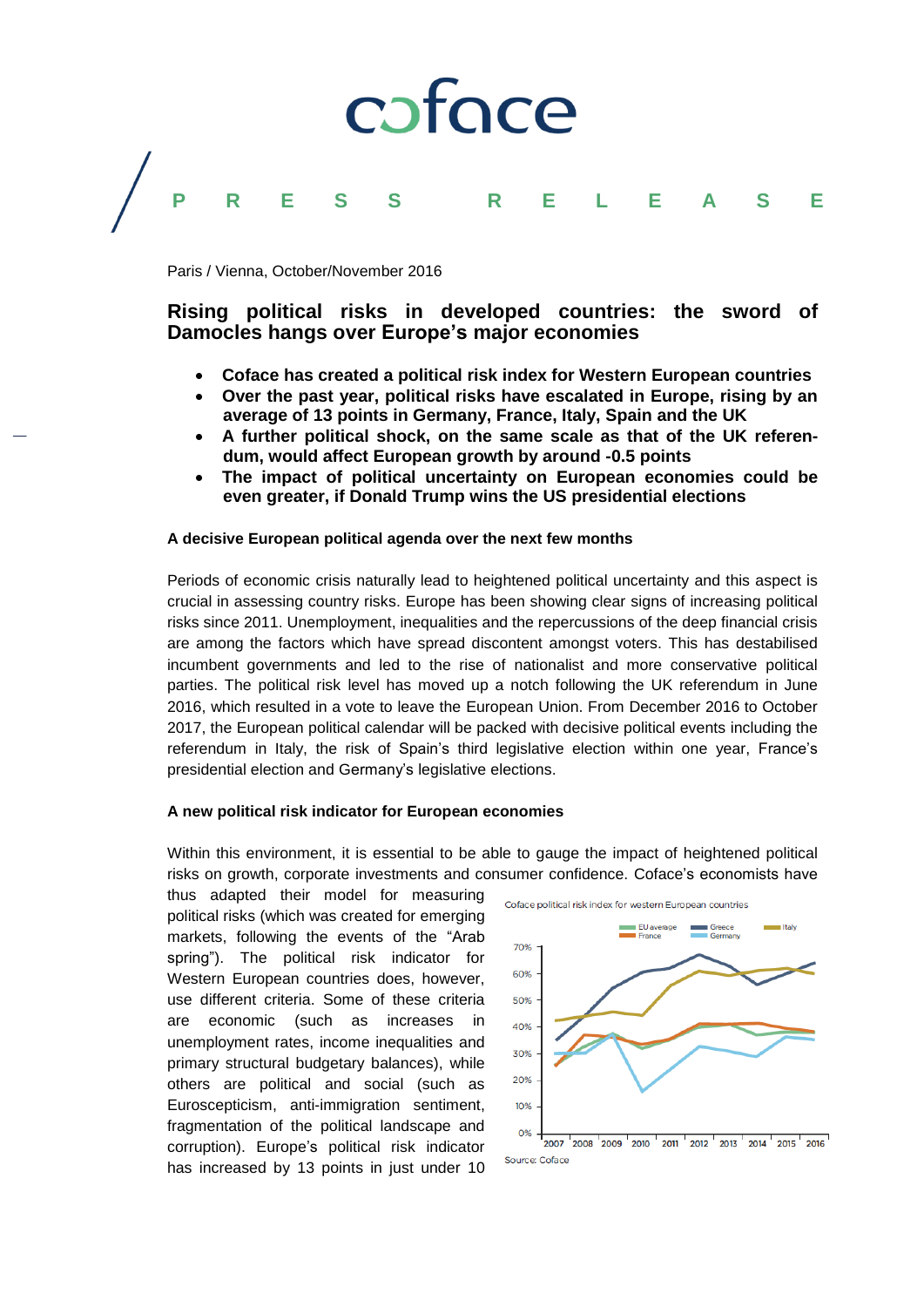# coface **PRESS RELEASE**

years, with a peak in 2013 during the sovereign debt crisis. Unsurprisingly, Greece currently has the highest score at 64%, closely followed by Italy at 60% (up, respectively, from 35% and 42% in 2007). Greece and Italy are the countries with the highest score increases, due to the immigration crisis, budgetary austerity imposed by Europe and Euroscepticism. France is not far behind, with a score of 48% (up by 13 points since 2007), while Germany is at 35%. Although France and Germany have seen less sharp increases, their scores still reflect the underlying economic and social preoccupations in both countries.

### **A Brexit-type shock and a Donald Trump victory would damage European growth**

Economic growth and political risks are interconnected. Political risks primarily spread through two channels: namely market volatility (which weighs on financing conditions within the broader economy) and lower confidence among households and companies (which leads to decisions to consume or invest being postponed). There are nonetheless some exceptions, such as Spain, which does not currently appear to be impacted by the instability of its government, ongoing since 2015.

To measure the consequences, Coface takes the Economic Policy Uncertainty index (EPU) into account.

- In the event of a major political shock triggering an increase in the EPU index (similar to the situation in the UK at the time of the referendum in June), Coface estimates that its impact on growth among the major Western European economies would be as follows:
	- $\blacksquare$  The UK: -0.5 points (0.9% in 2017 p.)
	- Germany:  $-0.4$  to  $-0.5$  points  $(1.7\%$  in 2017 p.)
	- **France: -0.7 points (1.3% in 2017 p.)**
	- $\blacksquare$  Italy: -0.2 points (1% in 2017 p.)
	- Spain: -1.2 points (2.3% in 2017 p.)
- Paradoxically, if Donald Trump wins the US presidential elections, the economic shock could be more greatly felt in the European Union than in the US. Europe would effectively lose around 2 growth points after one year, whereas the US would lose 1.5 points. The intensity of this shockwave would reflect the systemic role of the US economy.

**MEDIA CONTACT**: Verena SCHWARZ - Tel. +43 (0)1 515 54-540 [verena.schwarz@coface.com](mailto:verena.schwarz@coface.com)